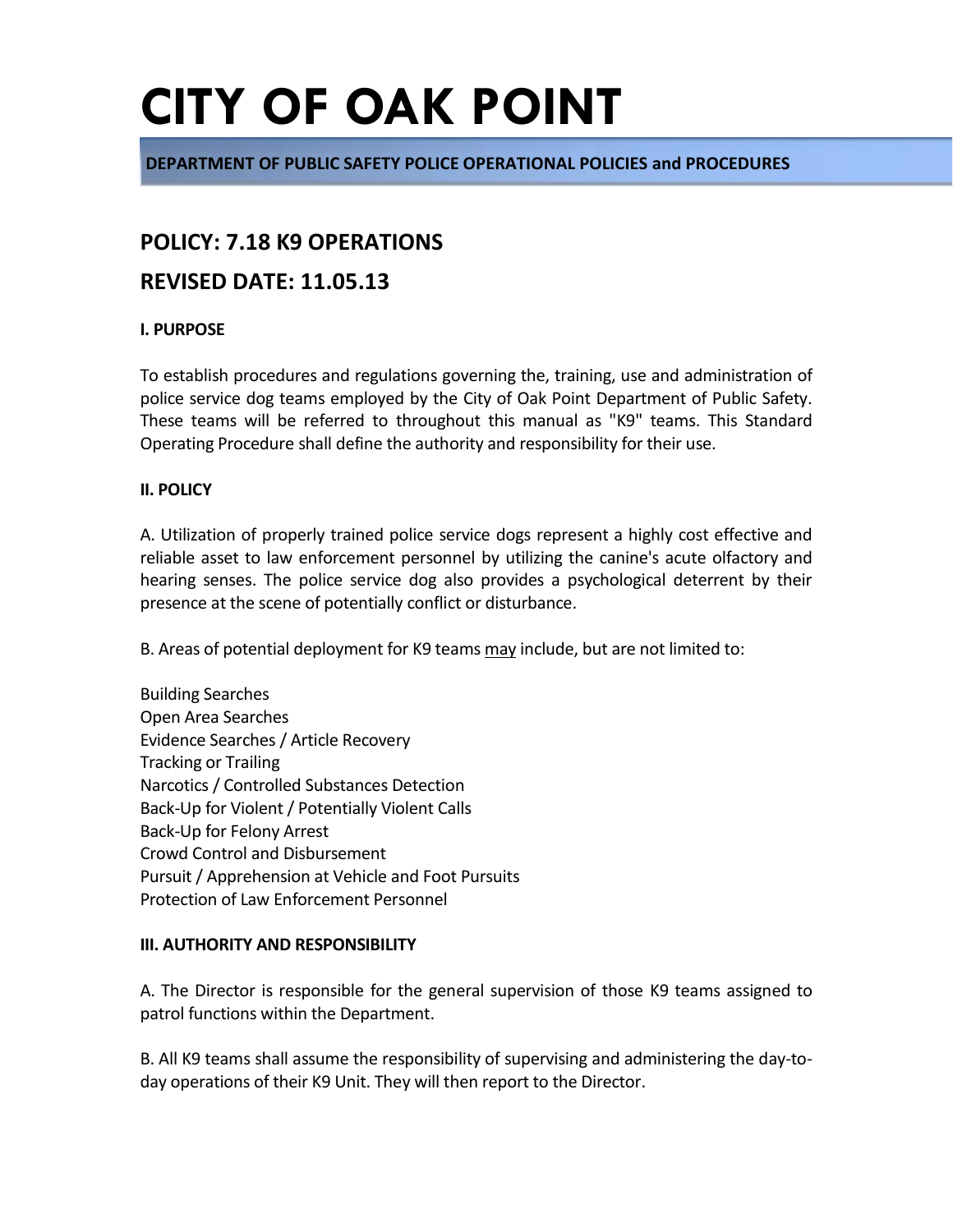#### **DEPARTMENT OF PUBLIC SAFETY POLICE OPERATIONAL POLICIES and PROCEDURES**

C. The Director shall be responsible for the following.

General supervision of the K9 teams when on-duty and available

Review and inspection, bi-annually, monthly of all K9 team training records and deployment records

Random inspection of all issued K9 equipment

Ordering of all food rations, canine specific equipment and medical care as needed

Coordinating all community relations demonstrations

Approval and coordination with other Law Enforcement Agency's their requests for assistance using this agency's K9 Teams

D. In the absence of an on-duty supervisor, and when not assigned to a specific detail, K9 teams shall operate as Patrol units for the city.

E. K9 with an "Aggressive", "Non-Passive" or "Pawing" alert must utilize protective boots for the K9 in search situations. These will be provided by the department, and will have a soft rubber or like sole. These must be utilized if the K9 is deployed in a manner which could reasonably cause damage to the property of another. This is not optional.

F. The individual K9 handler may authorize the use of their assigned canine for the apprehension of a suspect(s) if the K9 is approved for such use. It shall be the responsibility of each handler to ensure that practical safety precautions are taken at the time of deployment including a briefing to other law enforcement personnel, explaining the canine's abilities and limitation.

G. In circumstances occurring in the Departments jurisdiction, where the use of a K9 team is being considered, the final decision to deploy a K9 shall rest with the individual K9 handler, as only the handler truly knows the abilities and limitations of their canine and their ability to safely and legally perform the task at hand. In circumstances occurring outside the Departments jurisdiction, where the use of a K9 team is being considered, the final decision to deploy a K9 shall rest with the Director of Public Safety with information from the individual K9 handler.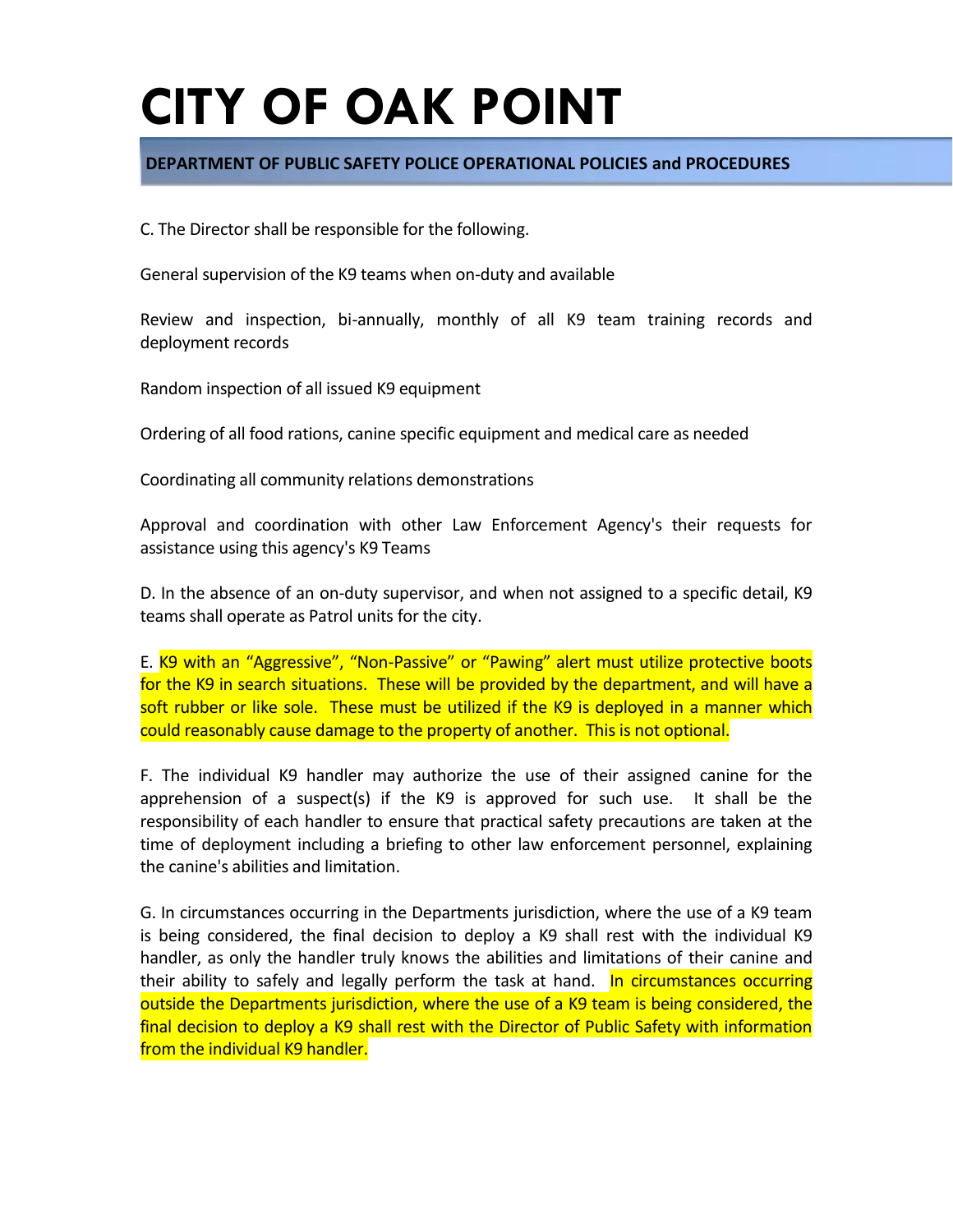#### **DEPARTMENT OF PUBLIC SAFETY POLICE OPERATIONAL POLICIES and PROCEDURES**

H. Once the decision has been made to deploy the K9; the K9 handler shall assume the responsibility for the control and operational management of the scene until they are properly relieved by a supervisor. The perimeter and back up officers will redeploy to new positions according to directions from the K9 handler during a K9 deployment.

#### **IV. LAW ENFORCEMENT K9 TEAM DEPLOYMENT**

#### A. Building and Area Searches

Canines can be effectively used to search areas and buildings for hidden suspects that might be detected by scent or sound. Canines can also be utilized to search open areas for, suspects or evidence /articles that a suspect may have discarded.

When a suspect has fled the scene of a crime and a canine is enroute, members should not pursue unless a reasonable chance of success exists. If the pursuing personnel lose sight of the offender and he cannot be quickly located, and a perimeter can be secured and held for the K9 team's arrival the pursuit should be immediately terminated. Personnel involved in the initial pursuit should note the last direction of travel, obstacles or hiding places and other potential hazards so that they may brief the K9 team upon arrival.

The initial responding unit involved in the foot pursuit, the on-scene supervisor or senior officer present should determine if the crime is significant enough to warrant a K9 team call-out or response. It shall be the responsibility of this individual to initiate the callout/response in a timely manner and ensure that appropriate perimeter control is established and maintained if possible.

Prior to starting any search of a building by a K9 team, a series of verbal warning and commands shall be made by the handler, if practical and safe to do so. A suggested warning is as follows:

"This is the Oak Point Police Canine Unit. Anyone inside the building, announce yourself now and surrender or a police dog will be used to find you." Police will be used in place of Public Safety to avoid any confusion.

This warning may be modified to suit the situation by the handler and only, serves as a sample of an appropriate warning. The handler may choose to have this or other warnings issued via public address systems or by other officers as necessary or practical.

If, after a reasonable amount of time passes and no response is heard or no person(s) surrender themselves, the handler may release the canine into the building to begin the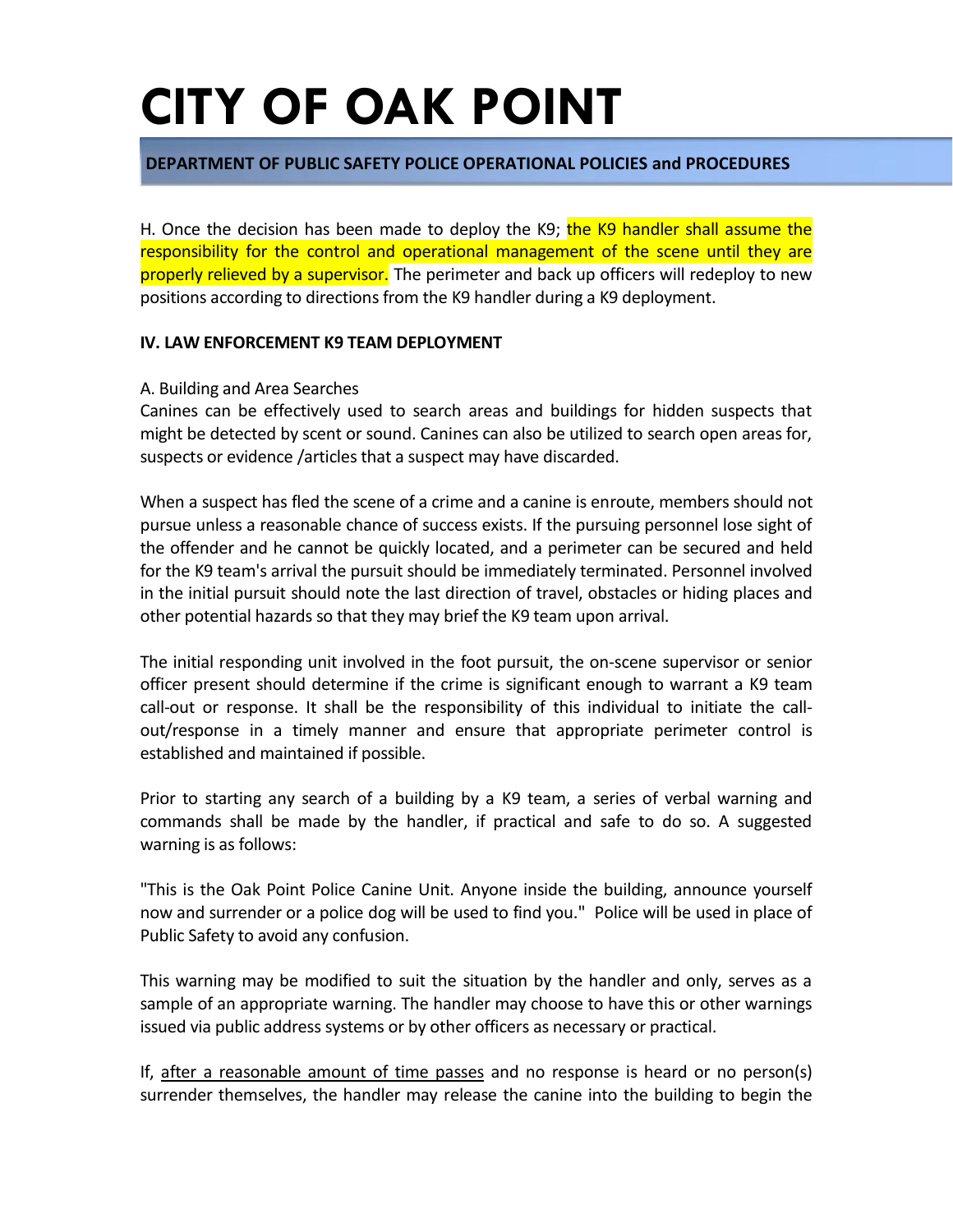#### **DEPARTMENT OF PUBLIC SAFETY POLICE OPERATIONAL POLICIES and PROCEDURES**

search, the handler for all practical purposes must conduct the search on-lead unless deemed inappropriate to the situation by a supervisor.

Prior to starting any search of a building or open area, the handler will determine if additional personnel are to enter the area with the K9 team. Whenever possible other K9 Unit personnel should be used to back up and assist in the search, if this is not practical any law enforcement officer may be used provided that the handler brief the personnel in the procedures of K9 searches and apprehension.

The primary duty of personnel supporting the K9 team in a search shall be the protection of handler and to take custody of any person located by tile canine, at the direction of the handler.

#### B. Tracking / Trailing of Criminal Suspects and Lost Persons

Ground scent tracking and wind scent trailing can be useful for following fleeing suspects or lost individuals when the presence of other persons, vehicles or extreme weather conditions do not impair the scent. Personnel requesting the assistance of a K9 team to assist in this type, of search should secure an appropriate perimeter to avoid contamination of the scent trail.

#### C. Crowd Control and Civil Disturbances

In the case of civil disturbances, or other types of non-routine crowd control, the K9 Unit will not be deployed unless specifically authorized by the Director. "Routine" crowd control situations such as large fights and similar situations shall be individually assessed by the handler as to the appropriateness of using the canine. At no time does the handler have the permission to release the K-9 into a crowd or where one is present.

When practical, while deploying the canine in a large crowd control situation, the handler shall wear appropriate tactical/safety equipment, to include but not be limited to a tactical vest, Kevlar helmet and gloves.

#### D. Pursuit and Apprehension

Foot pursuit and apprehension of fleeing suspects makes use of the canine's speed and maneuverability to affect a capture without the use of deadly force. K9 pursuits and apprehensions shall be conducted at the handler's discretion. Assisting personnel shall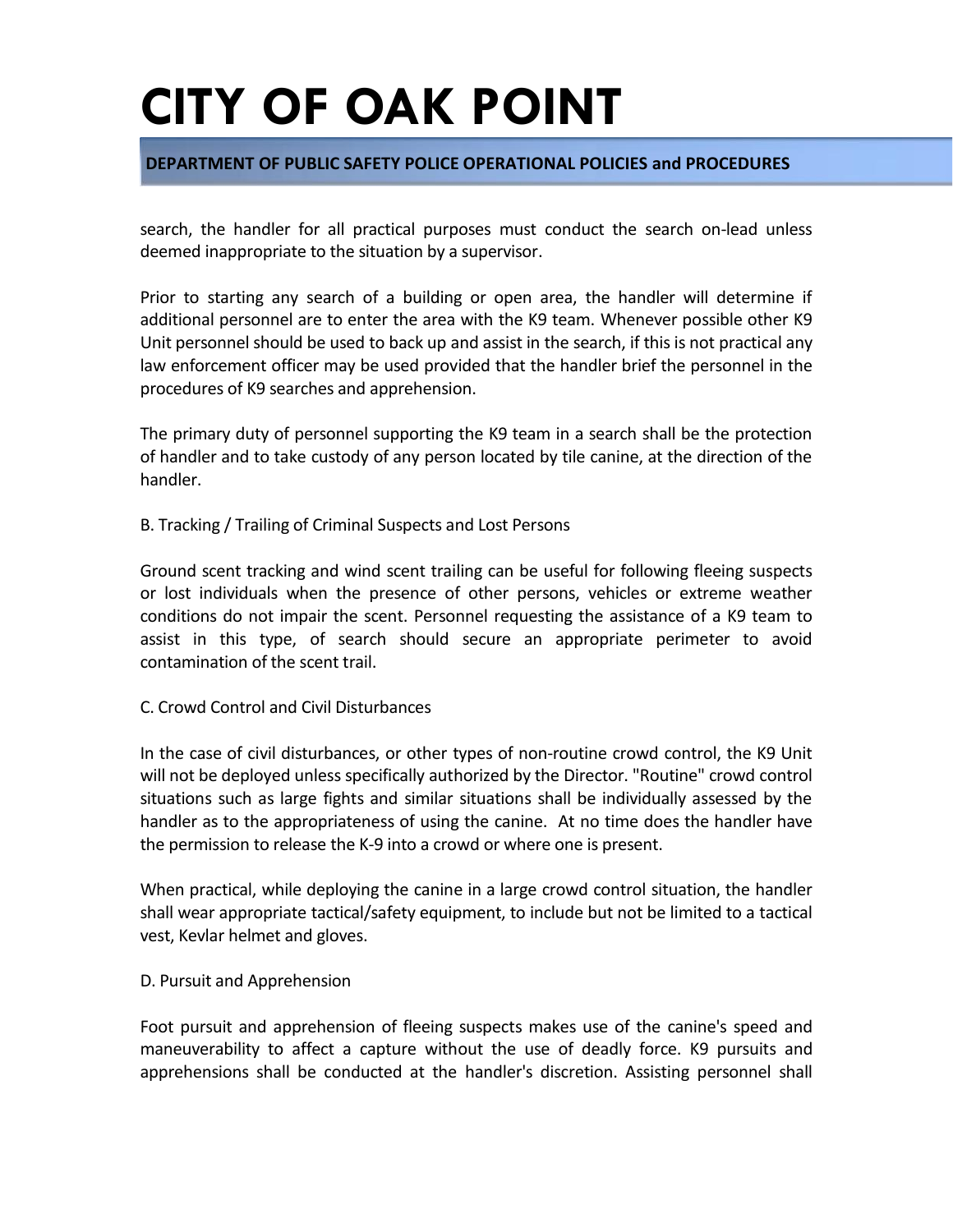#### **DEPARTMENT OF PUBLIC SAFETY POLICE OPERATIONAL POLICIES and PROCEDURES**

allow the K9 team's primary access to the area and path of flight, prior to conducting any search if practical.

#### E. General Search Guidelines

Searches may be conducted on leash or if impractical at the discretion of the handler. The handler must be able to maintain control of their assigned canine for the duration of the search.

#### **IV. NARCOTICS DETECTION**

A. Types of Controlled Substances

Handler's equipped with certified narcotics canines are prepared to assist in the detection of the following controlled substances:

Cocaine HCI and Cocaine Base (Powered and "Crack" Cocaine) Hashish Heroin Marijuana Methamphetamine Other controlled substance containing derivatives of the above

B. Areas of Deployment

Narcotics detector canines may deployed in the following situations: Searches during vehicle stops To build probable cause for a Search Warrants Drug interdiction in public areas Searches relative to Search Warrant executions Community relations demonstrations Assistance of other, law, enforcement agencies in any of the above with the permission of the Director.

C. Possessing Controlled Substance for Training.

It shall be the policy of this department that no officer shall possess controlled substances for training purposes.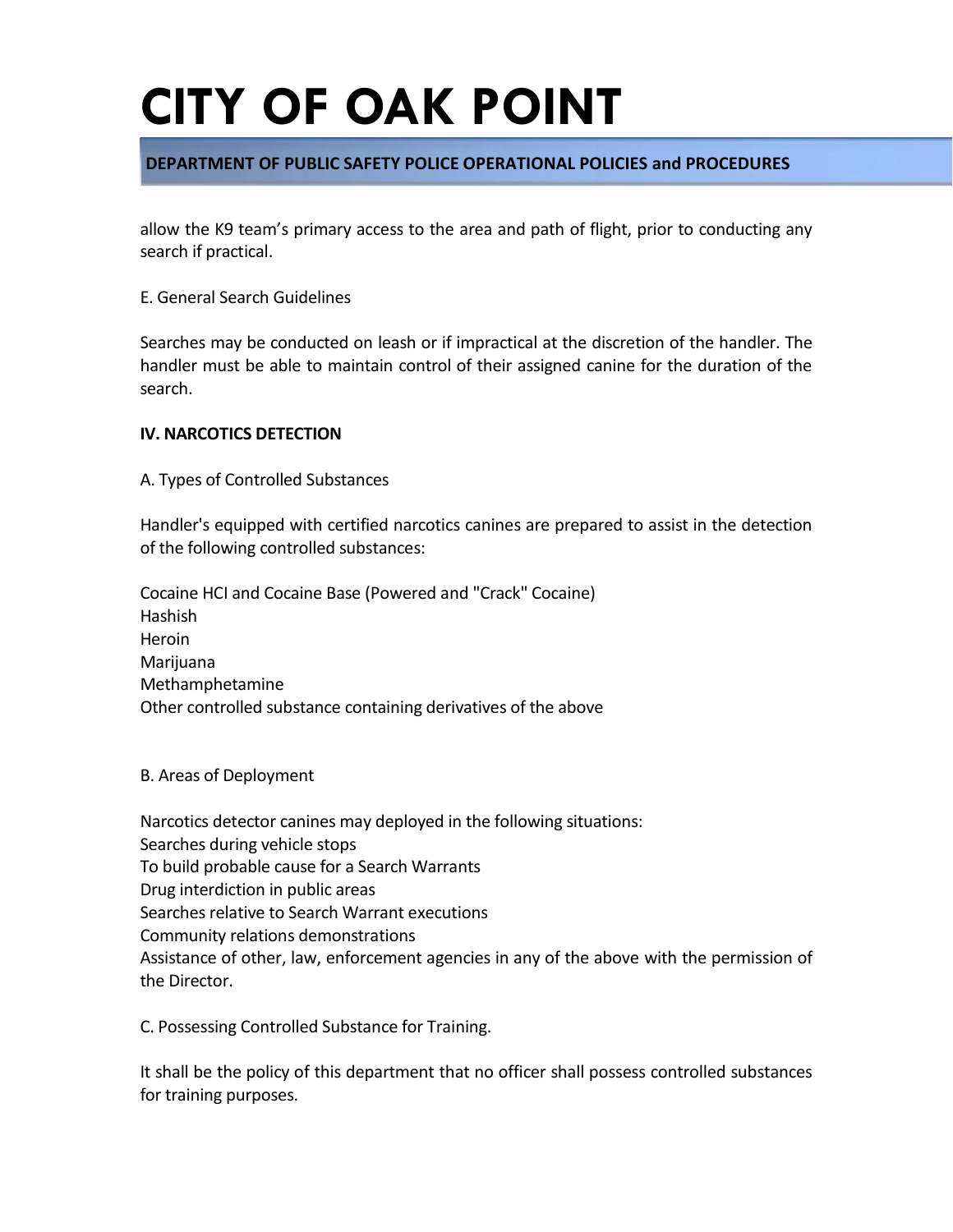#### **DEPARTMENT OF PUBLIC SAFETY POLICE OPERATIONAL POLICIES and PROCEDURES**

Any handler may possess and use pseudo narcotics.

#### **VI. General Operational Procedures**

A department issued vest clearly identifying the animal as a Police K9 must be utilized during all types of deployment. This shall be the sole responsibility of the individual handler.

On duty K9 teams shall respond to in progress crimes within the department's jurisdiction without specific dispatch and shall assist officers in any potentially violent situation where the use of a canine may be of service.

As a general rule, when dispatch request a K9 may be used ( foot pursuit, robbery, narcotics, lost children etc.) outside this departments jurisdiction the officer shall fill out the K-9 Request Form and then contact the Director for approval,

As a general rule, K9 teams shall not respond as a primary unit outside this department's jurisdiction or to address non-priority calls for service. K9 teams should advise the Director if they are dispatched inappropriately after refusing the call out.

K9 teams must advise Dispatch when they are initially in-service and available for calls.

K9 teams may assist any law enforcement agency operating within the eastern portion of Denton County with canine services at the request of the other agency. It is required to obtain the authorization of the Director to assist these agency's when the K9 team is on duty and available for calls. Under no circumstances shall a K-9 team leave the city on an agency assist if they are the only officer on-duty.

K9 teams may be called to respond to the area of any foot or terminated vehicle pursuits of this department to assist in apprehension search or other deployment.

#### **VII. DOG BITE PROCEDURES**

A. If an apprehension involves a dog bite the following procedure shall be followed:

The injured person shall be afforded medical care as soon as possible. The Director shall be notified. A copy of the report documenting the bite shall be complete by the end of the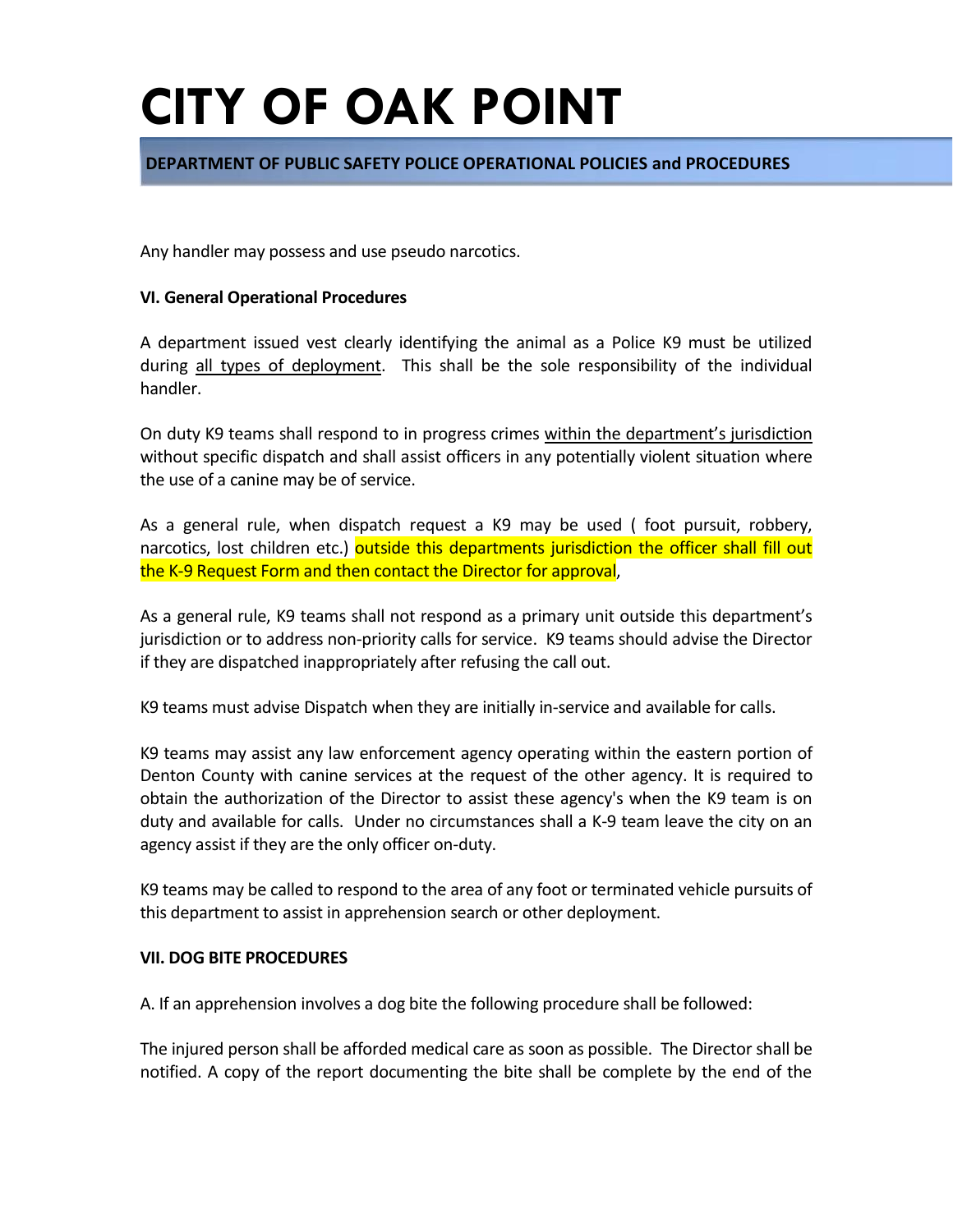#### **DEPARTMENT OF PUBLIC SAFETY POLICE OPERATIONAL POLICIES and PROCEDURES**

following day and forwarded to staff review. Copies of the report shall be immediately forwarded to the following personnel:

The director and sergeant

The canine involved in the bite shall be taken to the normal veterinarian for an examination within 3 days of the bite. A copy of the medical certificate cleaning the dog shall be forwarded to the DPS Department, the original shall be placed in the dog's file.

Photographs shall be taken if possible, of the bite by the sergeant. All photographs shall be taken following cleaning of the wound area so that the photographs accurately reflect the extent of injury in a non-prejudicial manner. Copies of the photos shall be held in evidence.

#### **VIII. TRAINING AND MONTHLY REPORTS**

A. All K9 Unit personnel shall be required to certify his or her K9 by a certified K9 trainer before it is authorized to be deployed for active duty. The K9 trainer may limit the scope under which a dog will be deployed.

B. All K9 Unit personnel shall perform weekly maintenance training with their assigned canine.

C. All K9 handlers shall maintain training files on their dogs use preapproved training forms. These files shall be submitted on a monthly and bi-annual basis for inclusion in the dog's permanent file and for audit and review purposes.

D. Monthly K9 activity reports shall submitted to the director.

E. K9 Unit training reports, field deployment and narcotics reports will not be removed from the permanent files without the specific permission. These records are the property of the department and not the individual officer.

#### **IX. GENERAL PROCEDURES**

A. Any certified officer meeting or exceeding the posted requirement may apply for a position vacancy in the K9 Unit. The Director, or his designee, shall post the requirements for the position as per established procedure. The testing process for K9 Unit applicants shall minimally include a oral interview and physical agility test.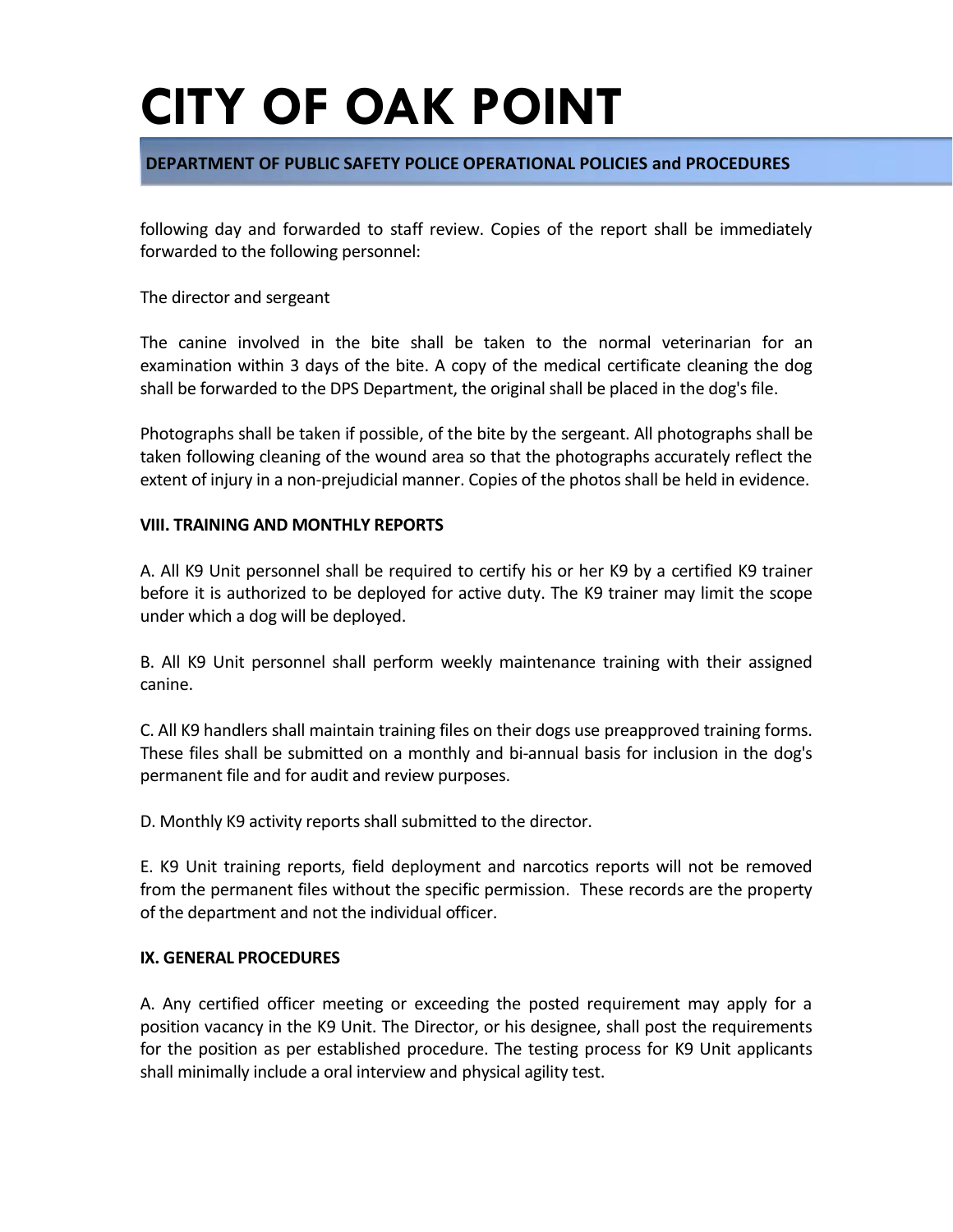#### **DEPARTMENT OF PUBLIC SAFETY POLICE OPERATIONAL POLICIES and PROCEDURES**

B. The handler(s) assigned to the K9 Unit shall obtain dog food and other contracted supplies from the department designated vendor only.

C. The handler is responsible for ensuring that their canine is maintained in a healthy environment. This includes proper feeding and routine physical inspections.

The handler is responsible for ensuring that their canine receives prompt medical care from either the contract veterinarian or contract emergency veterinarian services. The handler is responsible for filing all medical records and receipts in their canine's medical records file.

D. The handler will ensure that no unauthorized people tease or otherwise harass their canine or other department canines, unless specifically directed to do so in a training environment.

E. The handler will ensure than nobody pets or attempts to pet a department canine without the specific permission of the dog's handlers.

F. Unauthorized exhibitions of the dog's apprehension and engagement abilities are forbidden.

G. Handler's will ensure that law enforcement personnel working in the immediate proximity of the police service canine shall heed all directions given by the handler and that their actions will not compromise the safety of the handler or the deployment mission. The handler may stop and cancel the deployment at anytime if they notice a significant safety or tactical violation. These cancellations and the causes shall be immediately reported to a supervisor.

#### **X. UNIFORM AND EQUIPMENT**

A. All members of the K9 Unit shall be permitted to wear the optional uniform as described below:

Only issued Black Uniform type shirt and pants may be worn. The shirt shall be marked with arm patches as issued by the Department. No specialty patches e.g. SWAT, FTO etc., shall be worn with the exception of the approved K9 Unit patch.

The shirt will be tucked into the pants at all times. The bottoms of the pants must be either cleanly pressed during normal activity or bloused as per event for officer safety.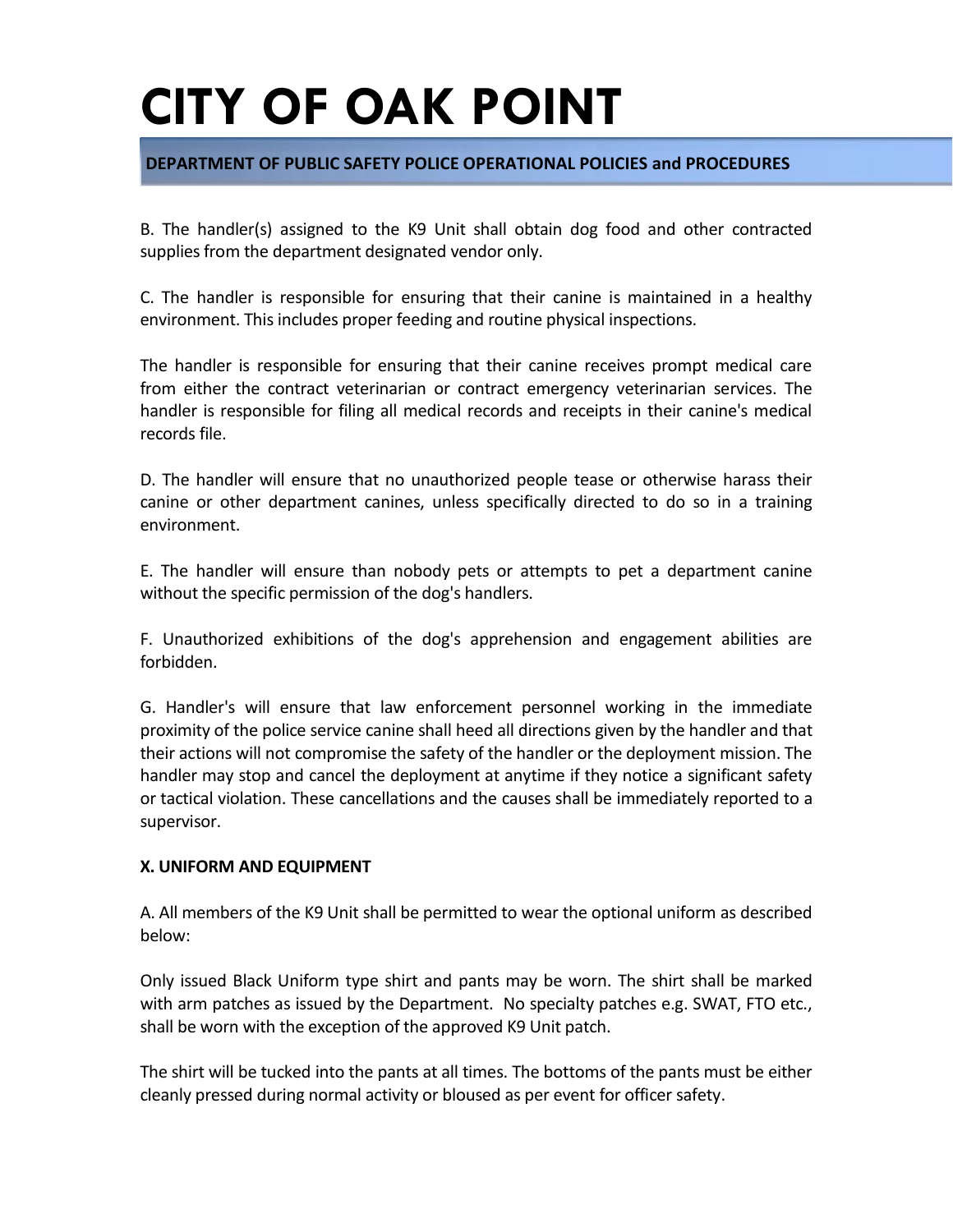#### **DEPARTMENT OF PUBLIC SAFETY POLICE OPERATIONAL POLICIES and PROCEDURES**

The sleeves of the uniform shirt may be either long or short sleeved: long sleeves may be rolled up using a military style 3 inch cutoff, as long as the cuff does not obstruct the shoulder patch.

Headgear. The following headgear is approved for wear by the members of the K9 unit:

Department standard black baseball cap;

Call out Uniform. A handler may elect to wear a department approved "Raid Jacket" or similar jacket or windbreaker when called out to a deployment during off-duty hours. The exception to this are call- outs for search warrant deployments where the issued uniform shall be worn.

Leather Gear. The handler may at their expense elect to wear a nylon type duty belt and associated gear in lieu of the regulation leather gear.

Each K9 handler will be issued the following equipment and will be responsible for the care and maintenance of this equipment:

Traffic Lead, Leather Patrol Lead, Leather or Nylon Tracking Lead, Leather or Nylon Agitation Muzzle, Leather German Basket Style Stainless Steel Prong Collar Feed Pan Water Pan or Bowl Water Bucket Dog Brush Fur Rake

All K9 Unit equipment shall be returned when the handler leaves the service of the K9 Unit.

Load Bearing Equipment. A military style bearing harness and belt assembly may be worn by handlers to provide for additional storage of equipment and availability of drinking water on extended deployments

Inclement Weather Clothing. It shall be the responsibility of the individual K9 handier to dress appropriately for climatic conditions. This includes the maintenance, and use of cold